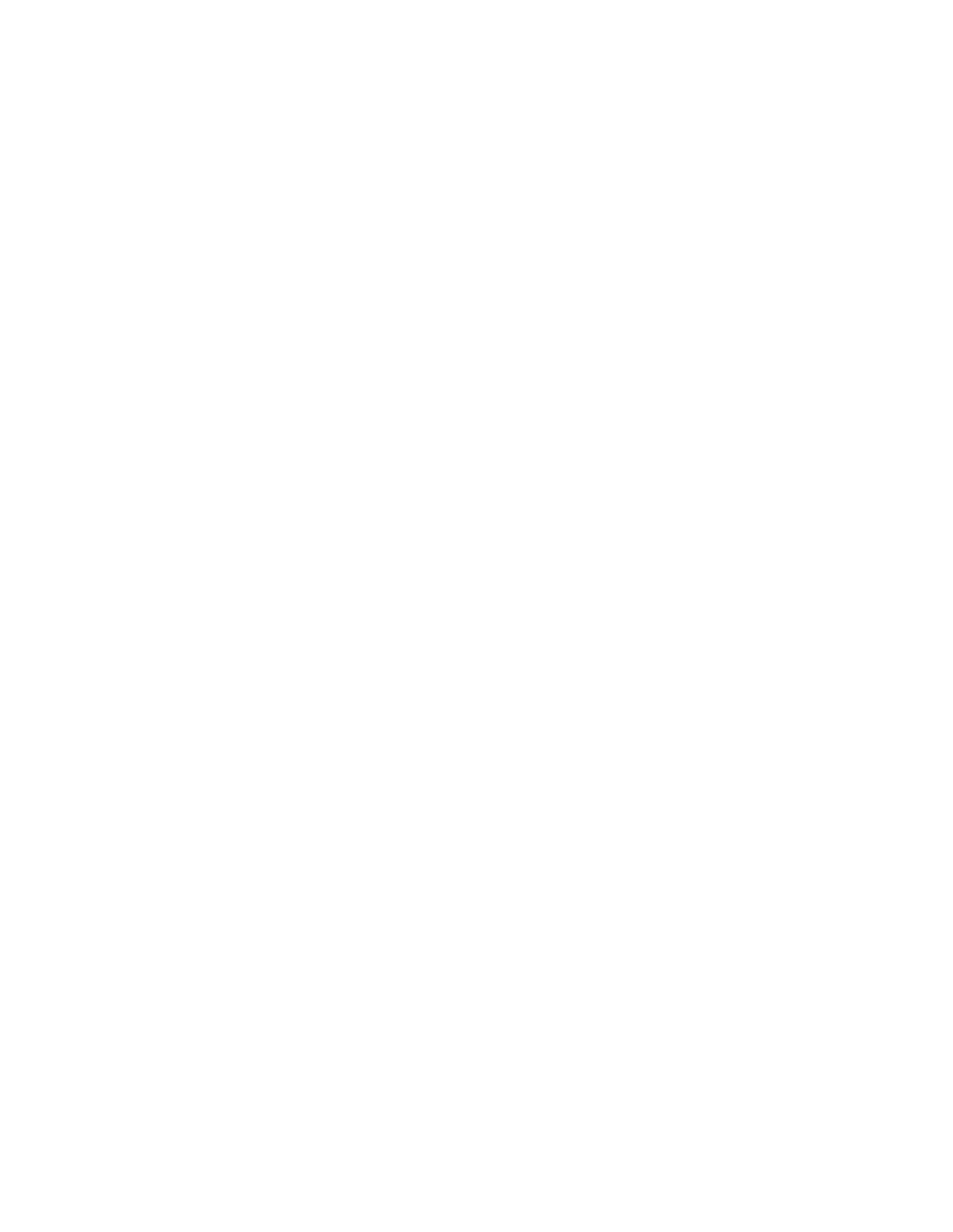## **Island Counts**<br>Health Data for Island County

## 2 0 1

HEALTHY **YOUTH** 

## **Island County Island County Island County Island County Island County Island County Island County Island County Island County Island County Island County Island County Island County** County **YOUTH, BULLYING AND ABUSE**

# **SURVEY <b>WHAT WE CAN DO**

## PARENTS

7% of Island County youth report being

physically abused by a boyfriend or girlfriend.

2

## **If you suspect a child is being bullied or if you witness a child being bullied:**

- Don't ignore it, intervene immediately.
- Display respectful behaviors when you intervene.
- Make sure that everyone is safe.
- Don't talk to the kids involved together; speak to them separately.
- Don't make the kids involved apologize on the spot.
- Assure the child being bullied that is it not their fault.
- Make sure that children know that the bullying behavior is not acceptable.<sup>1</sup>

## **Know the signs that a person may be abused by their boyfriend/girlfriend:**

- Appears afraid or anxious to please that person.
- Goes along with everything that person says and does.
- Talks about their partner's temper, jealously, and being possessive.
- Checks in frequently with their partner, always telling them where they are and what they are doing.
- Has a lower self-esteem when they used to be very confident.
- Shows major personality changes.<sup>2</sup>

## **How to help someone who you suspect or know is being abused:**

- 
- Reassure the person that they did nothing wrong and it is not their fault they are being abused.
- If you feel your safety or the safety of others is in danger if you intervene, seek professional help immediately.
- 
- If a youth notifies you that they are in an abusive relationship, first make sure they are not in immediate danger. Contact your school-based mental health counselor, guidance counselor or mental health professional or call the National Dating Abuse Helpline 1-866-331-9474.<sup>3</sup>

## SCHOOLS

**SCHOOLS CAN** have a bullying prevention policy in place and enforce it.

- Train teachers and staff to create a positive, respectful, tolerant and accepting environment.
- Train teachers and staff how to appropriately intervene when a child is being bullied.
- Implement a bullying prevention curriculum.
- Refer students who are bullying, being bullied, or showing signs of depression or suicide to their school-based mental health counselor.<sup>4</sup>

*For more information about* Island Counts *or this Fact Sheet, contact Laura Luginbill, MS, RD Assessment and Healthy Communities Director, Island County Public Health 360-679-7350 I L.Luginbill@co.island.wa.us I [www.islandcountyahc.org/Page/11](http://www.islandcountyahc.org/Page/11)*

- 
- 
- 
- 
- 

- Don't ignore it and remain calm; listen to what the person has to say without judgment.
- 
- 
- Child abuse should be reported to proper authorities immediately; reporting is anonymous.
- 

## COMMUNITY AND GOVERNMENT

## **COMMUNITY MEMBERS AND LOCAL OFFICIALS CAN**

- Advocate for bullying prevention polices in the schools.
- Work with local media outlets such as radio stations, newspapers, and websites to run anti-bullying ads and provide information how to prevent and deal with current bullying issues.
- Reach out directly to groups who work with children to advocate for anti-bullying policies and education.<sup>5</sup>



11% of Island County youth have been bullied or harassed through a computer or cell phone.